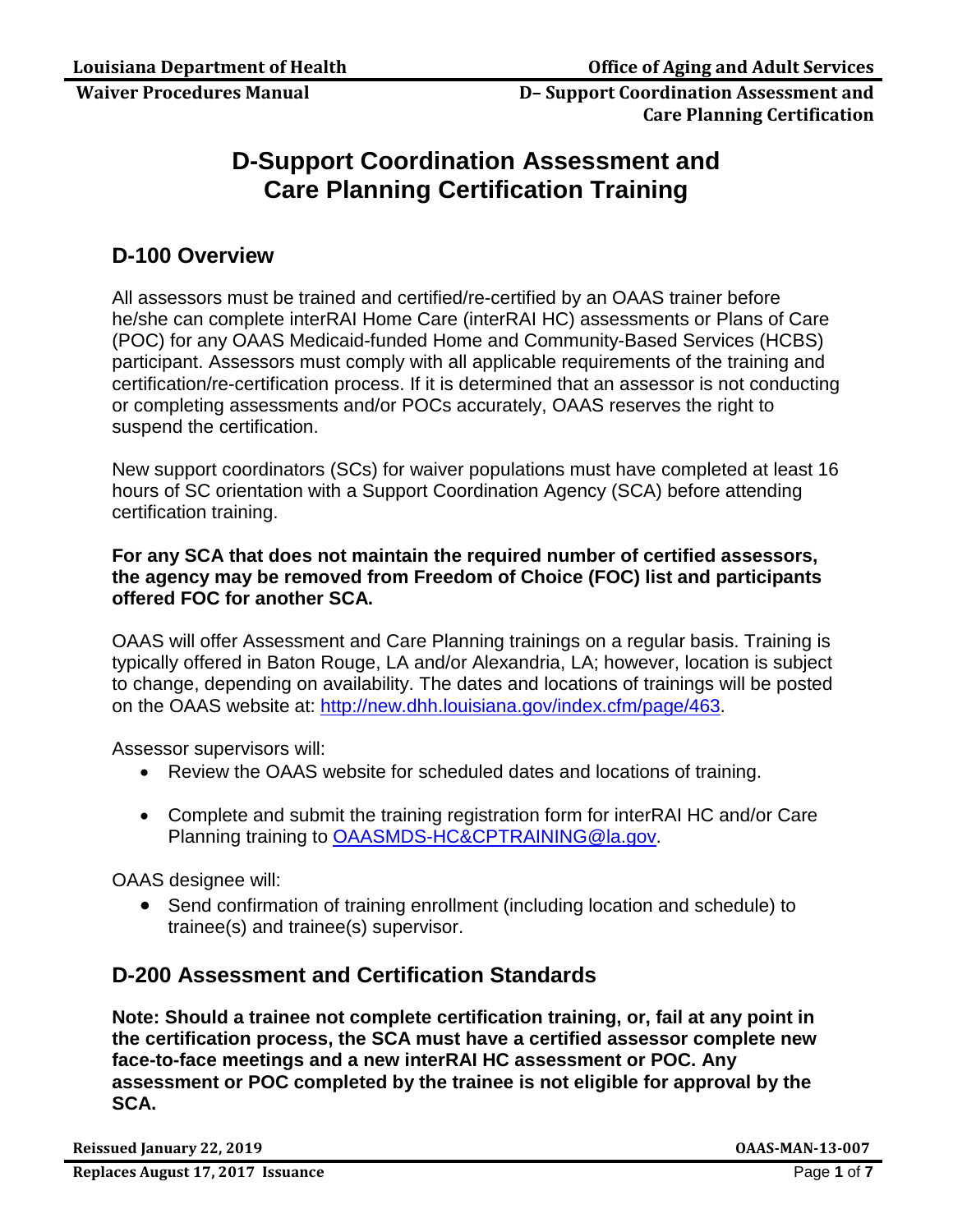The interRAI HC assessment Certification Training consists of the following components:

- Assessment Training Class: Trainee will attend 2 days of classroom training.
	- o Prior to attending classroom training, trainee must shadow at minimum one (1) assessment with a certified assessor/co-worker in the field.
	- o Trainee must be on time for training class. Trainees arriving more than 15 minutes after scheduled start time for morning or afternoon session will have to reschedule the training.
- Assessment Test: Trainees must successfully complete an online test to receive certification. Trainees must be cleared to test, via email, by the OAAS trainer(s) before scheduling and taking interRAI HC assessment Test.
	- Report to nearby OAAS site on designated testing date(s) for assessment test. Tests must be taken under the supervision of OAAS staff. Passing score is 82.5%.
	- Trainees have one hour and thirty minutes  $(1 \frac{1}{2})$  to complete the test. No outside materials (i.e., purses, phones, binders, interRAI HC manual, etc.) are allowed during the test.
		- OAAS will provide a blank assessment form, pencil and a blank piece of paper to the trainee to take the test.
		- **Trainees will have three (3) attempts to pass the assessment test. If** the trainee does NOT pass the test on an attempt, he/she must wait until the next business day before testing again. If he/she fails the test three (3) times, he/she must start the certification process over. After completing the assessment training class a  $2<sup>nd</sup>$  time, he/she will have a fourth (4th) and final attempt to pass the certification test.
	- If a trainee fails the assessment test the fourth (4th) time, he/she cannot conduct assessments.
		- The trainee is not allowed to participate in the Certification Process for a period of one (1) year from the date that he/she failed the fourth (4th) test.
- Field Assessment: To be completed within 3 business days of passing the assessment test.

**Reissued January 22, 2019 OAAS-MAN-13-007**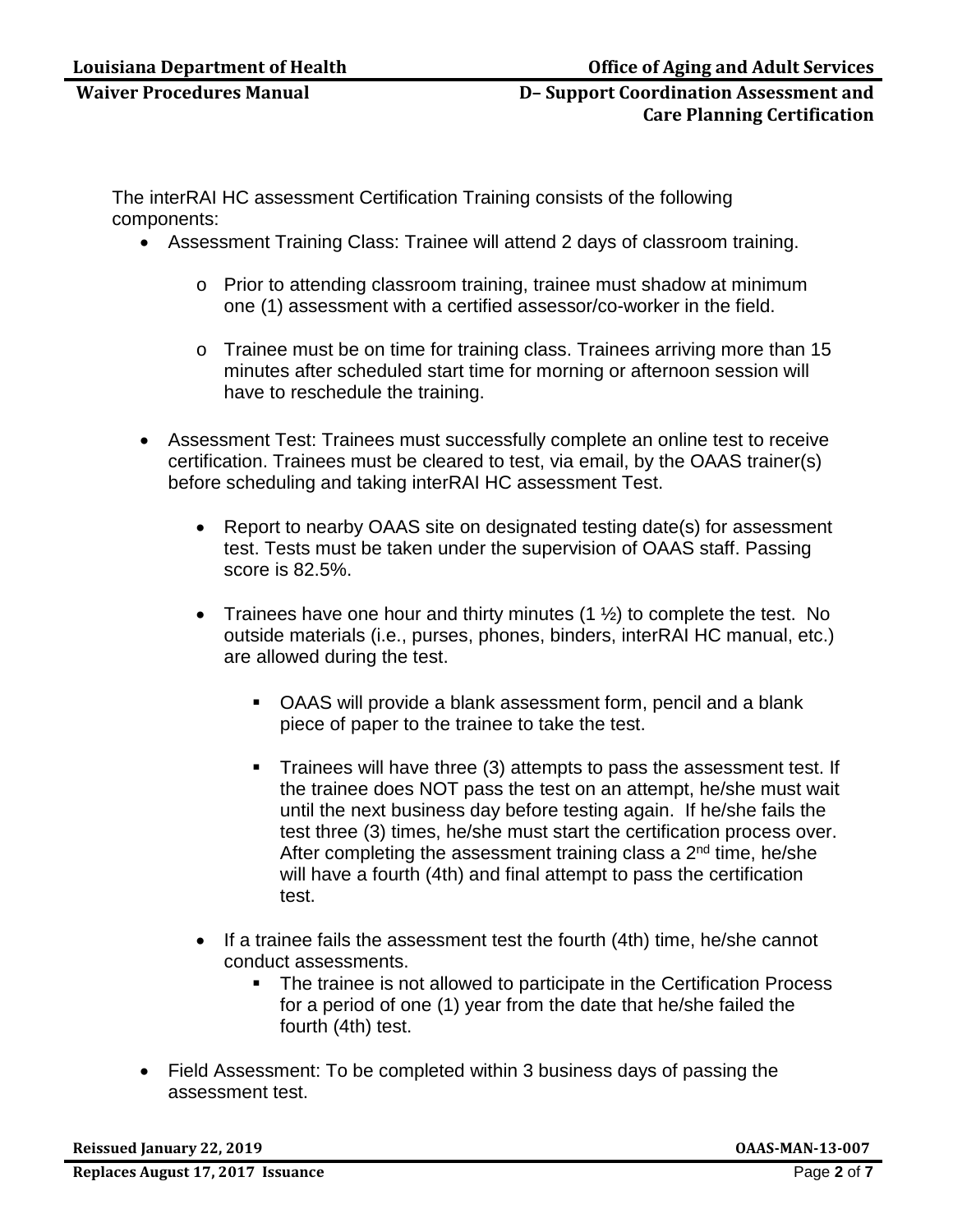- o Assessor must complete one (1) field assessment (initial, annual, status change, follow-up, or a case scenario provided by OAAS) on a participant who is linked to his/her agency within three (3) business days.
- o A certified assessor must attend the field assessment with the training assessor to guide or redirect the assessor as appropriate, as this is a learning/training assessment.
	- If a new Support Coordination Agency (SCA) does not have any participants linked to his/her agency, the assessor must complete an assessment on one case scenario provided by OAAS trainer(s).
- o Input the completed assessment into the assessment database by the date assigned by the OAAS trainer.
	- New SCAs must contact the OAAS trainer to input the assessment(s) into the database.
- o Notify the OAAS trainer of the final completion of the assessment by emailing the demographic information of the participant to the OAAS trainer.
- Field Assessment Reviews: OAAS trainer(s) will review the assessor's assessment within 1-2 business days of receipt of the field assessment and will schedule an appointment with the assessor, at the OAAS office or by telephone, to review the assessment.
	- o Meet with the OAAS trainer for feedback regarding the assessment in person at the OAAS office or by telephone.
		- **The assessor's supervisor can be present for the feedback meeting** (i.e., listen on the phone or at the face-to-face meeting).
	- o If the assessment(s) is incorrect, the assessor is responsible for obtaining the needed information as soon as possible and sending the information back to the OAAS trainer. Assessors will not be cleared to continue the certification process until the assessment is complete and correct.
	- o If it is determined that an assessor did not complete an accurate interRAI HC assessment, the trainer and/or the assessor's supervisor may request that the assessor complete a second interRAI HC assessment. Assessors will not be allowed to continue in the certification process until 2<sup>nd</sup> interRAI HC assessment is completed and determined to be accurate by the OAAS trainer.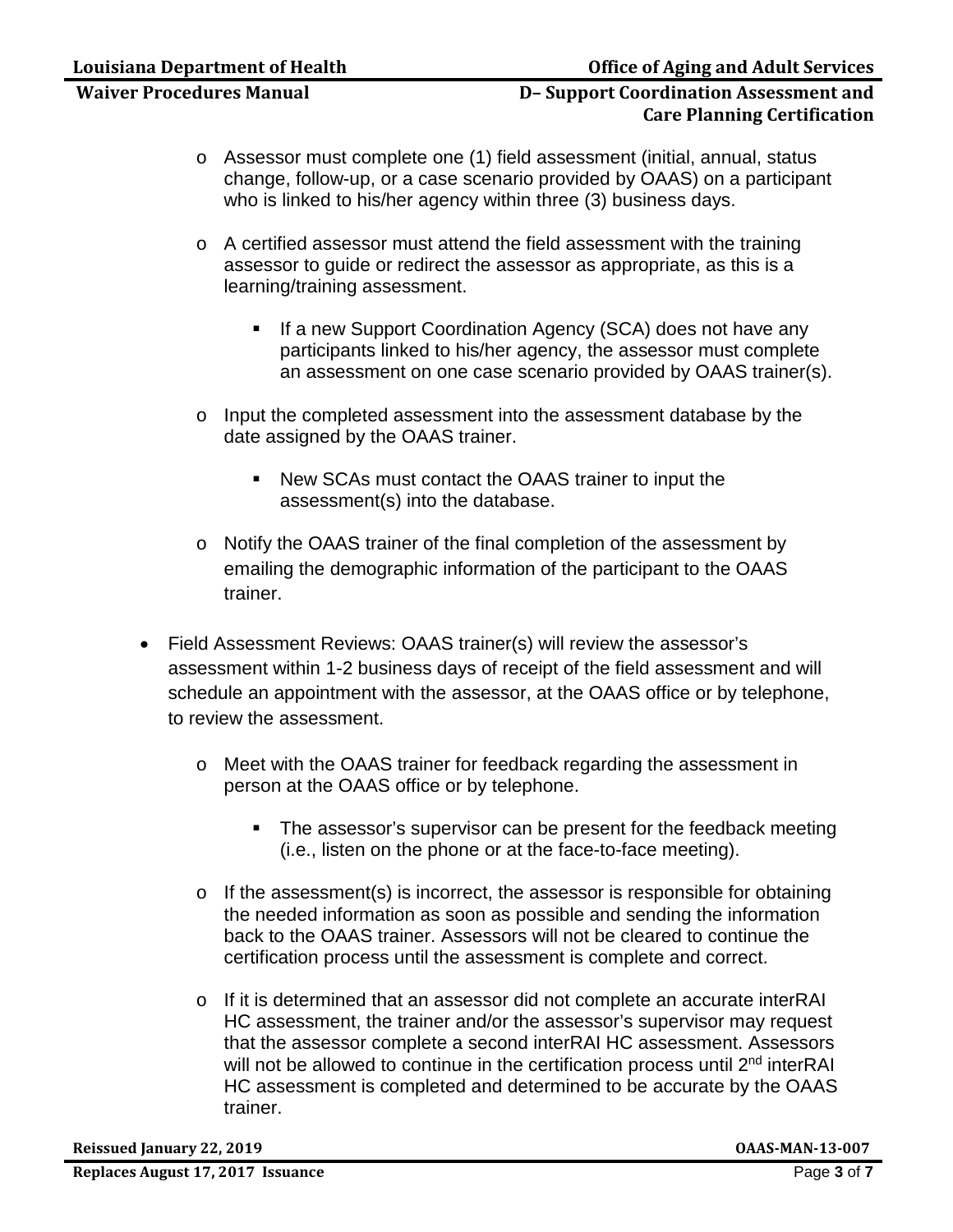- o Once the assessment is complete and valid, the OAAS trainer will clear the assessor to continue to certification process via email.
- Assessor certification is valid for three (3) years from the date he/she passes the final assessment test.

**Assessors may begin conducting interRAI HC assessments once they have completed training, passed the assessment test and the OAAS trainer has cleared the assessor to continue in the certification process.** 

**However, assessors cannot proceed to Care Planning training until they have passed the assessment test and have been cleared by the OAAS trainer to continue.** 

## **D-300 Care Planning and Certification Standards**

After completion of the assessment training, passing the assessment test and being cleared by the OAAS trainer, the assessor will be eligible to attend Care Planning training. The Care Planning Training consists of the following components:

- Care Planning Training Class: Assessors will attend 2 days of classroom training.
	- o Assessors must be on time for training class. If an assessor arrives more than 15 minutes after scheduled start time for morning or afternoon session, he/she will have to reschedule the class to complete the training.
- Field Care Planning Meeting: To be completed within 3 business days following the classroom training.
	- o The Care Planning meeting MUST be held face to face **after** the assessor completed the 2 days of classroom training. All care planning documents must be signed at this face-to-face meeting and not prior to the face-toface care planning meeting.
		- A certified assessor must attend the field care planning meeting with the training assessor to provide guidance and redirection, as this is a learning/training meeting.
	- o The assessor must complete one (1) POC (preferably using the assessment(s) that was reviewed by OAAS trainer during the Assessment Training).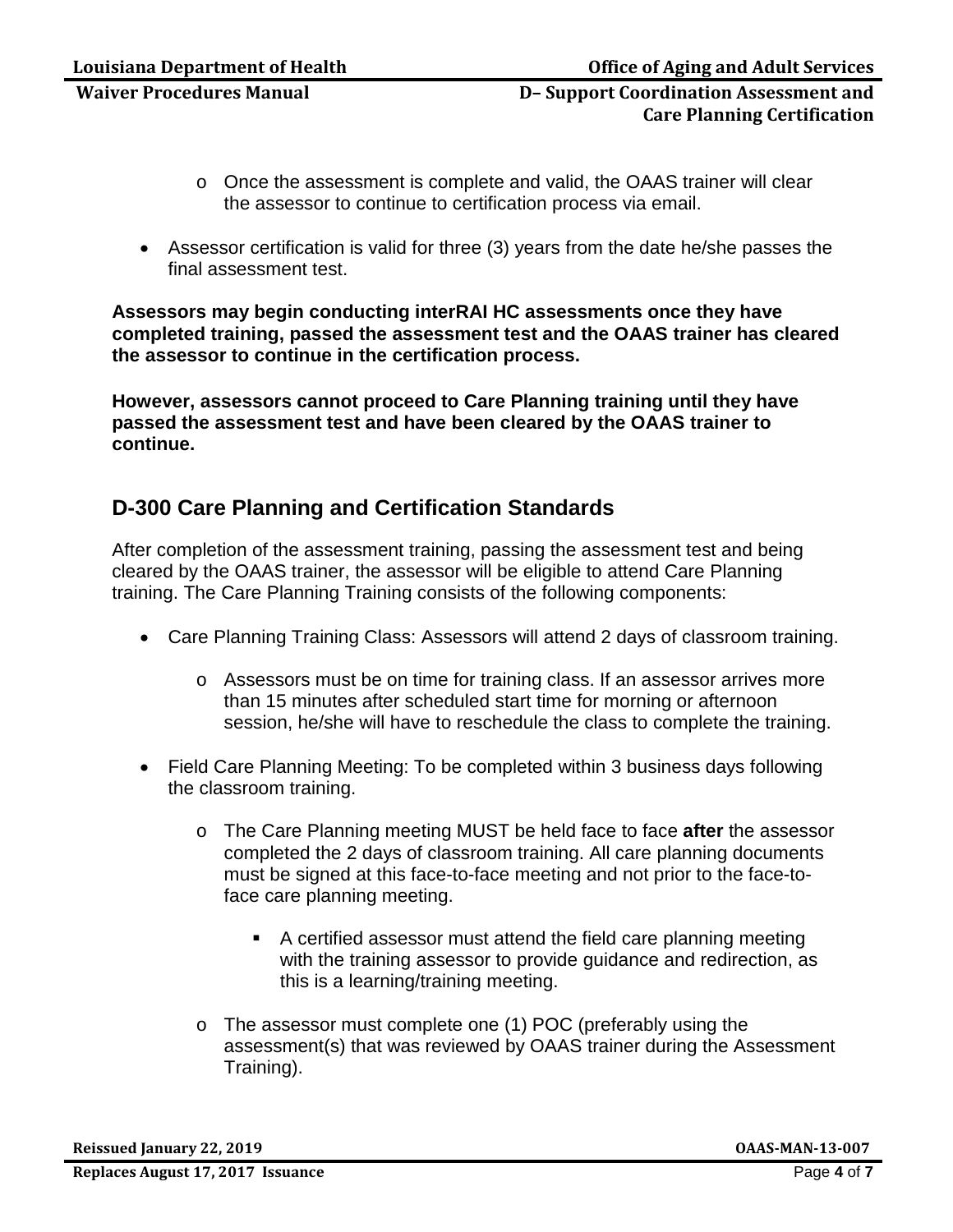- **If the new Support Coordination Agency (SCA) does not have any** participants linked to his/her agency, the new assessor will complete a POC on a case scenario provided by the OAAS trainer.
- o The assessor will submit via email the POC (including the budget and signature pages) to OAAS trainer prior to the scheduled review with the OAAS trainer.
- Field Care Planning Reviews: OAAS trainer(s) will review the assessor's Care Plan within 2 business days of receipt.
	- o The assessor will meet with the OAAS trainer for feedback regarding the POC. This meeting may be in person at the OAAS office or by telephone.
	- o The assessor's supervisor can be present for the feedback meeting (i.e., listen on the phone or at the face-to-face meeting).
	- o If the POC needs corrections, assessors are responsible for making the changes and promptly submitting corrections to OAAS trainer.
	- o If it is determined that an assessor completed an inaccurate POC, the trainer and/or the assessor's supervisor may request that the assessor complete a second POC. The assessor will not be allowed to take Care Planning test until 2<sup>nd</sup> POC is completed and determined to be accurate by the OAAS trainer.
- Care Planning Test: Assessors must successfully complete an online test. Assessors must be cleared to test by the OAAS trainer(s) before scheduling and taking Care Planning Test. Assessors must test within 30 calendar days of being cleared to test by the OAAS trainer(s).
	- o Tests must be taken under the supervision of OAAS staff and can be taken at a designated nearby OAAS site. Passing score is 80%.
	- o Assessors will have one (1) hour to complete the test. No outside materials (i.e., purses, phones, binders, manuals, etc.) are allowed during the test.
	- o Assessors will have three (3) attempts to pass the Care Planning test. If an assessor does NOT pass the test on any attempt, the assessor must wait until the next business day before taking the test again. If he/she fails the test three (3) times, he/she must start the Care Planning training process over.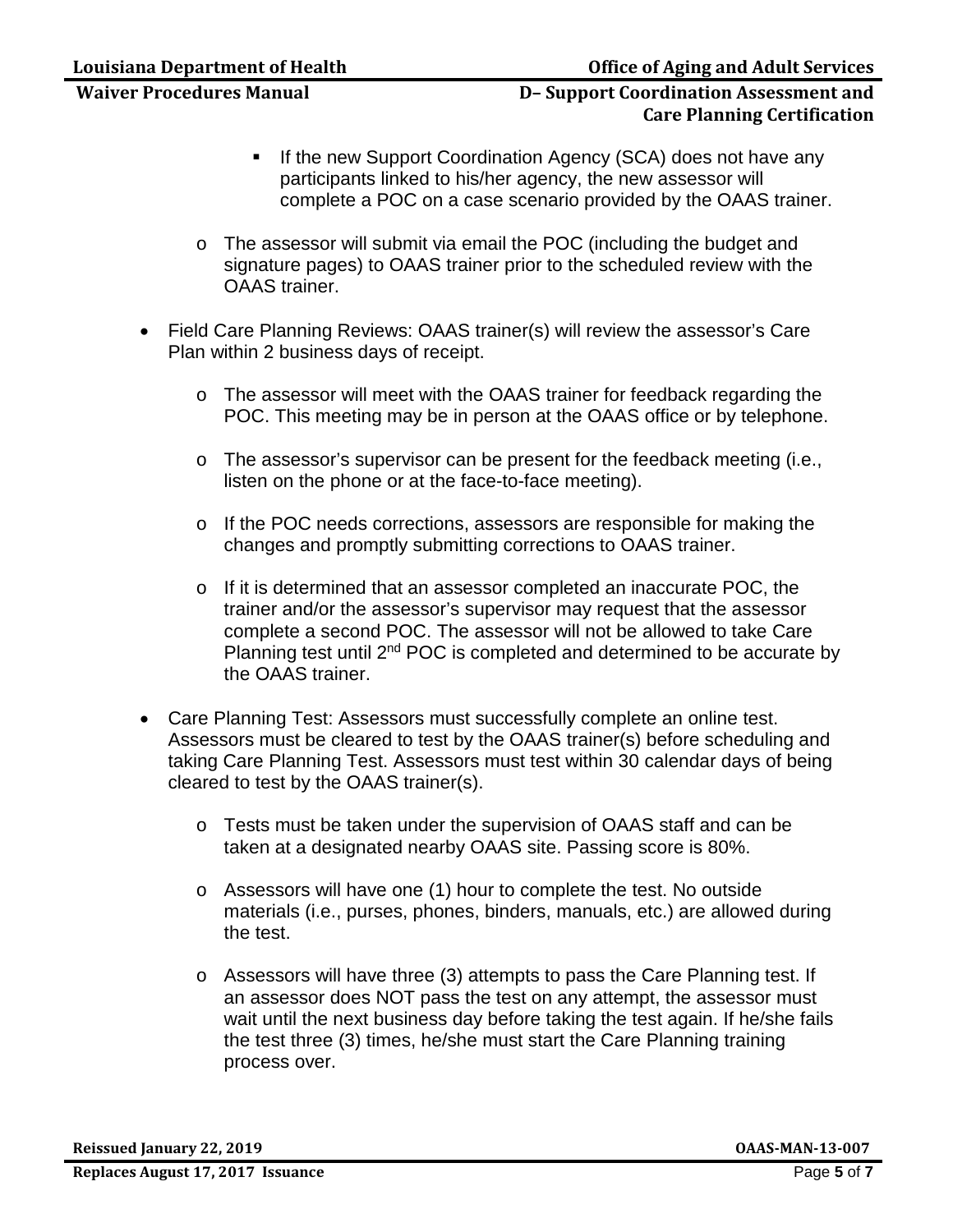- After he/she completes the Care Planning Training process for the second time, he/she will have a fourth (4th) and final attempt to pass the test.
- If the assessor fails the Care Planning test for the fourth (4th) time, he/she will receive interRAI HC Assessment certification, but will not receive Care Planning certification. The assessor will be able to complete interRAI HC assessments, but will be unable to complete Care Plans. The assessor will not be allowed to participate in the Certification Process for a period of one (1) year from the date that he/she failed the fourth (4th) test.
- If the assessor fails, or does not complete certification training, then the SCA must have a certified assessor complete the POCs that were previously completed by the trainee.
- After the assessor successfully passes both tests the OAAS trainer will issue a "Certificate of Completion" to the assessor and SCA.

## **D-350 Re-certification**

The Re-certification Process consists of the following components:

• Assessors will complete one (1) assessment and POC 30 days prior to training. Assessors will submit the assessment and POC to the OAAS trainers before or on the due date given at the time of registration.

**An assessment and POC that has been approved by the SC Supervisor may be submitted for recertification training. However, should the assessor submit an assessment and POC that has not been approved, the assessor will have an opportunity to correct the assessment or POC based on feedback from the trainers or from the training class.** 

- One day of classroom training on the interRAI HC assessment and Care Planning.
- Assessors must successfully complete an online-test. Tests must be taken under the supervision of OAAS staff and can be taken at a designated nearby OAAS site. Passing score is 82.5% Assessors must test within 30 calendar days of being cleared to test by the OAAS trainer(s), or, before the assessor's current certification ends, whichever date is first.
- Assessors will have three (3) attempts to pass the Re-certification test. If an assessor does NOT pass the test on any attempt, the assessor must wait until the next business day before taking the test again. If he/she fails the test three